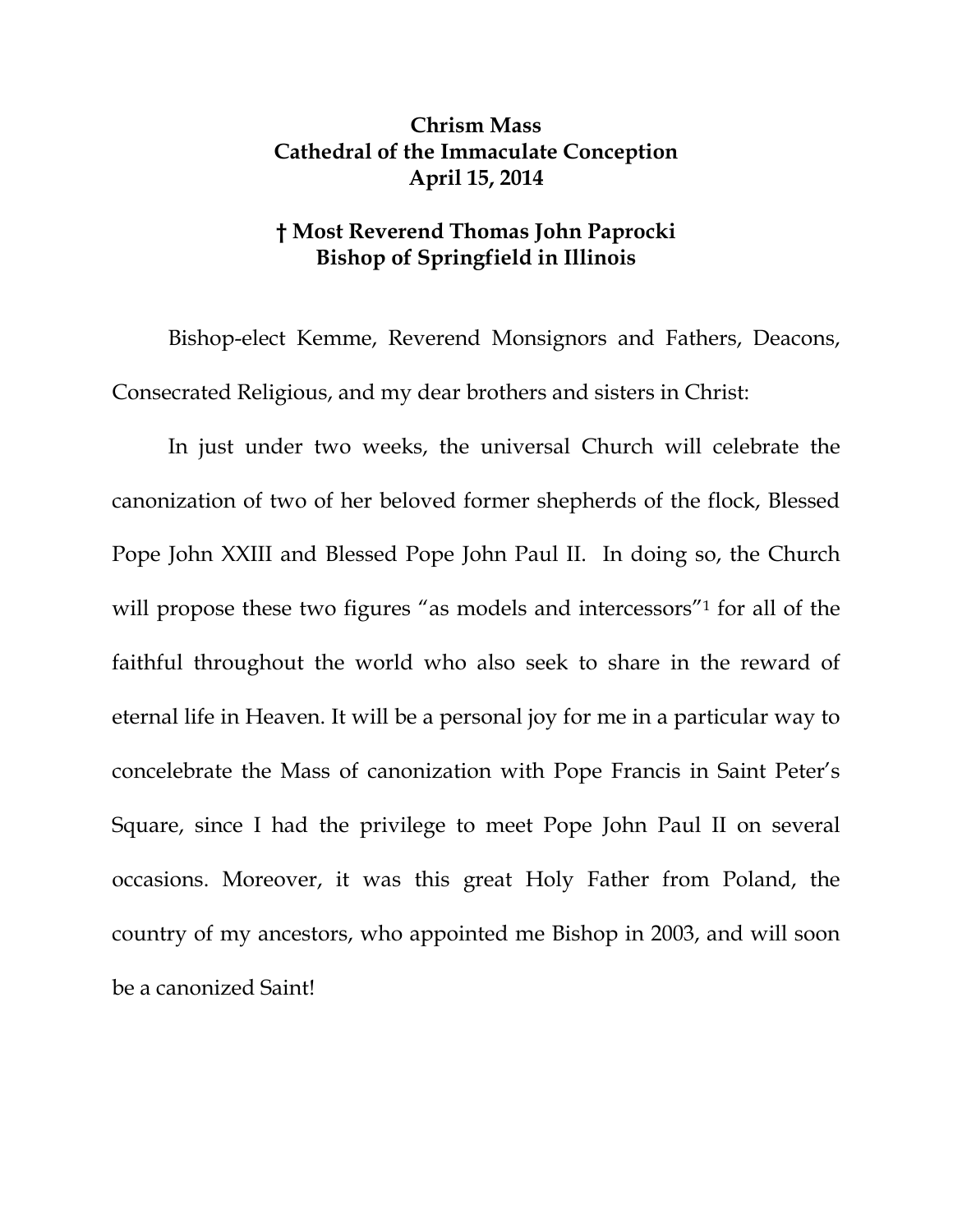Among the many accomplishments and contributions of these two popes to the Church in the modern world, one of the greatest gifts that each of them has provided is the example of their priesthood, lived with love and fidelity for the people to whom they were called to serve. Their witness shines before us in a particular way this evening as we celebrate this Chrism Mass during which, in addition to blessing the holy oils to be used in the coming year throughout the diocese, the priests gathered here will renew the promises that they made on the day of their ordination to the priesthood.

 Mindful of the importance of the priesthood to the life of the Church, Blessed John Paul II had the practice of writing a letter to his brother priests throughout the world each Holy Thursday during his pontificate. In his letter for the year 1986, the Holy Father provided a summary that expressed his intention behind these letters. He wrote the following to the priests:

As you know, I feel particularly close to each one of you on this occasion. And, the same as every year, as a sign of our sacramental union in the same priesthood, and impelled by my affectionate esteem for you and by my duty to confirm all my brothers in their

2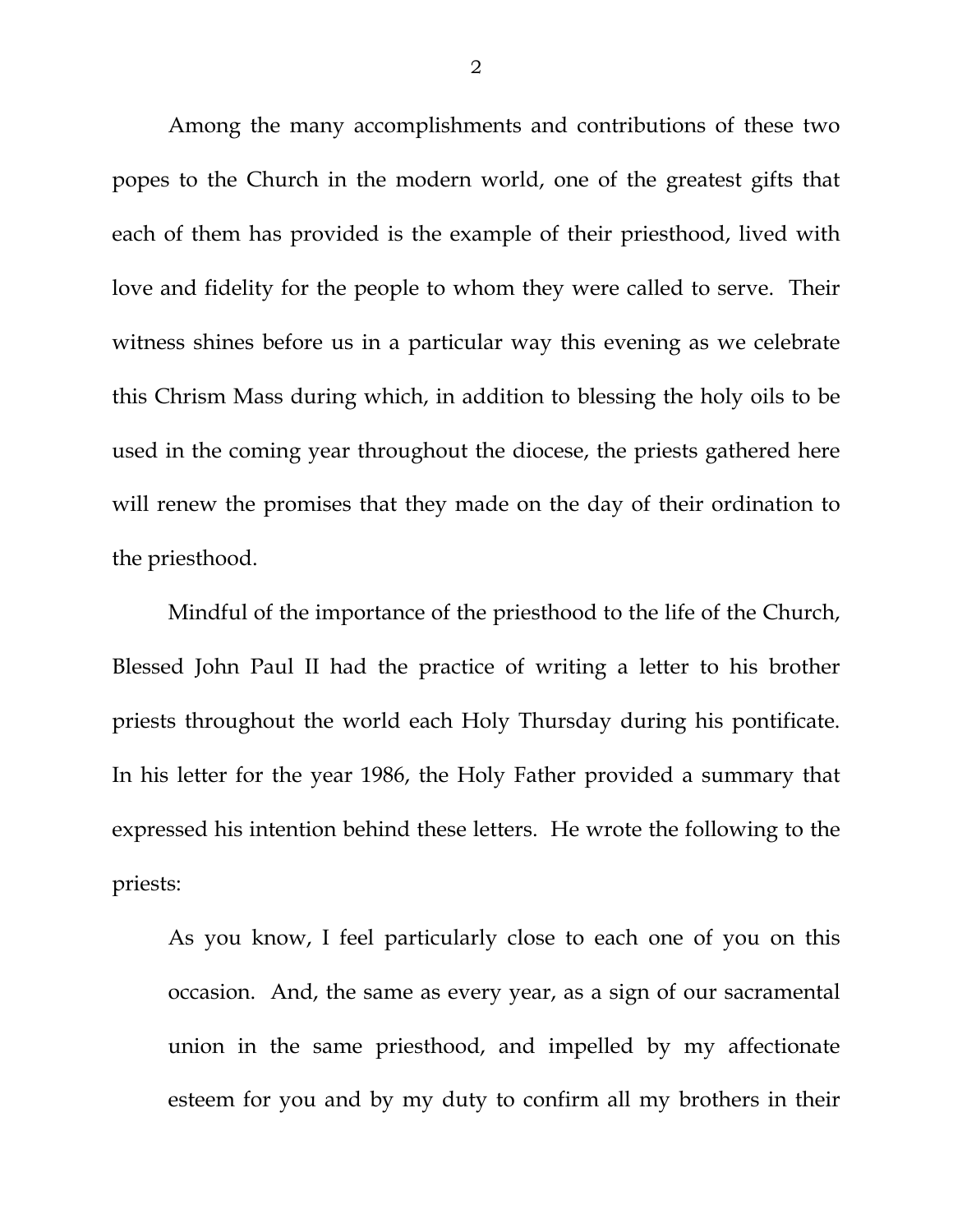service of the Lord, I wish to send you this letter to help you to stir up the wonderful gift that was conferred on you through the laying on of hands.2

 My brother priests, we are gathered together this evening to do just that, to stir up the gift of our priesthood and to renew our desire to remain faithful to the sacred calling that we have received from our Lord. This renewal is not to be found so much in reflecting on what we do, but rather on who we are. The Second Vatican Council reminds us that "by the anointing of the Holy Spirit, [we] are signed with a special character and are conformed to Christ the Priest in such a way that [we] can act in the person of Christ the Head."3

 Our identity as being anointed in a special way to share in the ministry of Christ is important for us to keep always before our eyes. To live this identity in an authentic and fruitful way, we must always remain close to Christ in all of our activities so that we might be "a bridge and not an obstacle for others in their meeting with Jesus Christ the Redeemer of humanity."4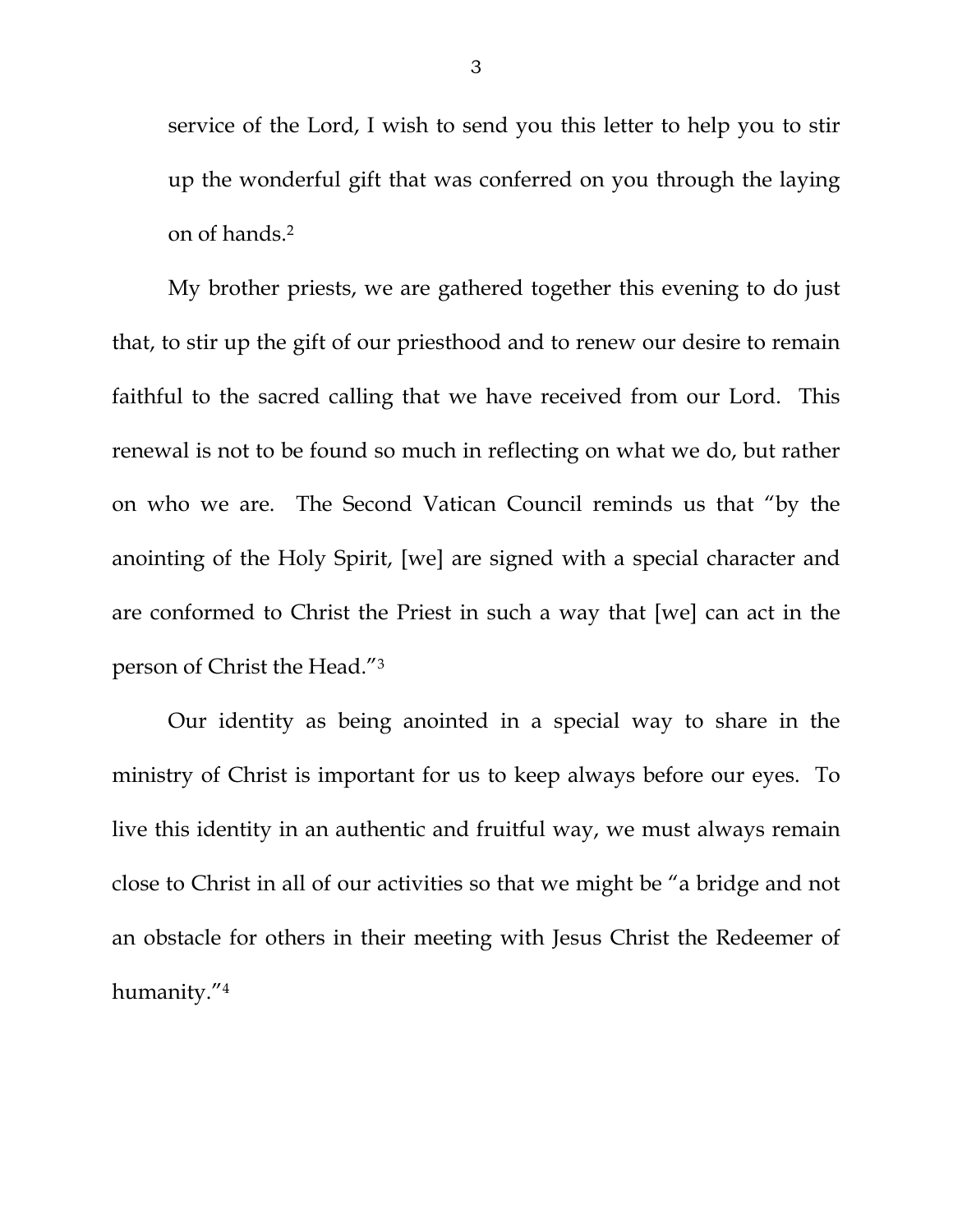In his final Holy Thursday letter in 2005, Blessed John Paul II reflected on the need to have our lives centered in Christ when he wrote the following: "Particularly in the context of the new evangelization, the people have a right to turn to priests in the hope of 'seeing' Christ in them (cf. Jn 12:21)."5

 Following in the great tradition of his predecessors, Pope Francis in his homily for the Chrism Mass last year reminded the priests that in their ministry of caring for souls, "the only thing that counts is 'unction' – not function."6 What the Church needs most is not priests who are good business managers, effective fundraisers, learned intellectuals, social activists, or polished speakers. Important as they are in their own right, all of these point to the functions undertaken by a priest, which are secondary to being priests who live the 'unction' of holiness in imitation of Him in whose name we minister. If our lives are grounded in this holiness, all of those functions we undertake will bear fruit. Without holiness, we become mere functionaries and our work will ultimately be sterile.

 As Blessed John Paul II noted, the faithful deserve to see Christ in us as priests. We should strive to imitate St. Paul who said: "I live, no longer I, but Christ lives in me" (Galatians 2:20). After affirming your desire to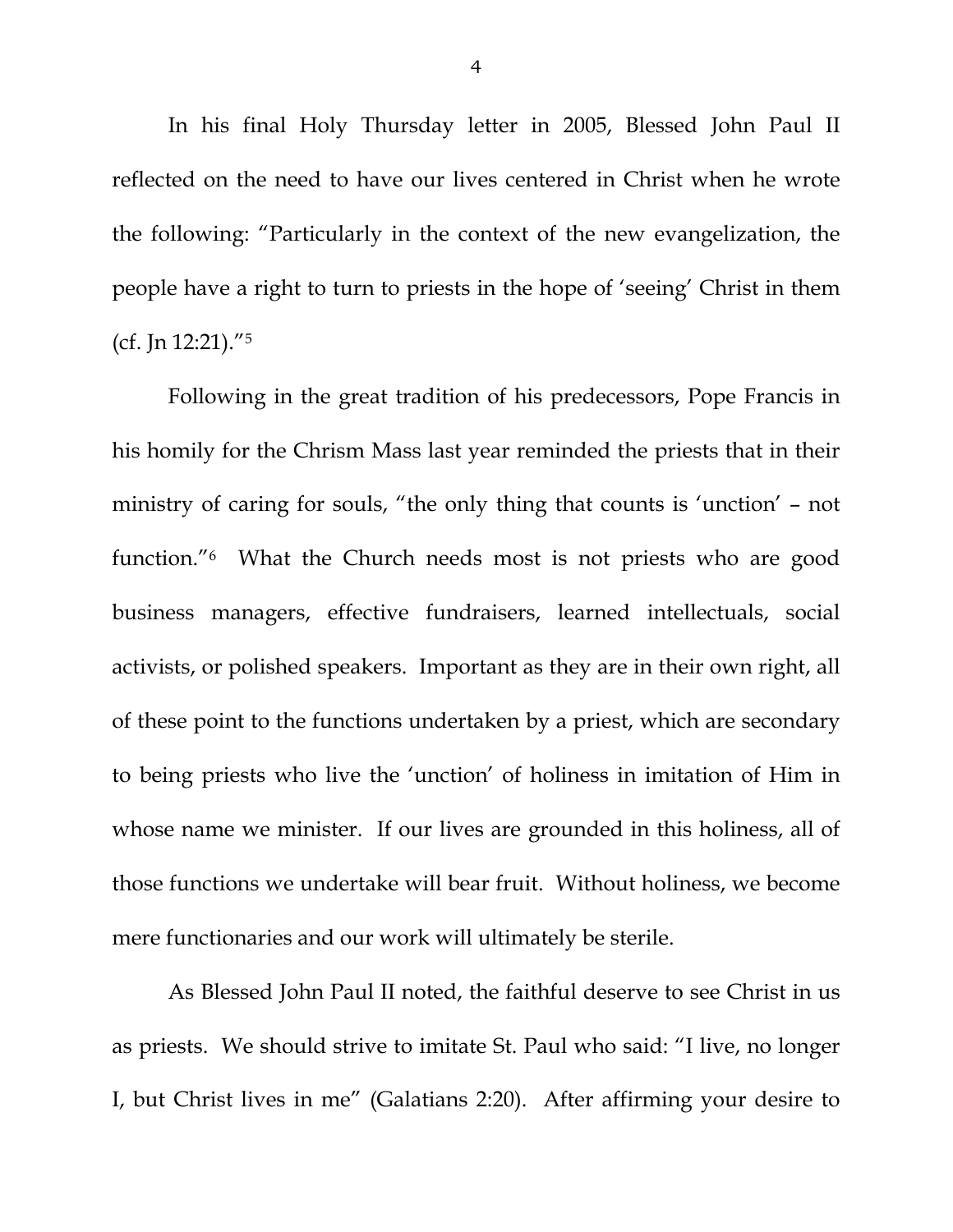renew your priestly promises, the first question that I will ask points to this very topic of being conformed to Christ. I will ask if you are "resolved to be more united with the Lord Jesus and more closely conformed to him." Your positive response to this question will be an expression of your willingness to strive, with the help of God's grace, to be more configured to Christ in order to work more zealously for the salvation of souls.

 In addition to the pastoral benefits for the people we serve, a priestly life rooted in holiness will serve as a compelling example for more young men to consider the possibility of a vocation to the priesthood. Once again, Blessed John Paul II's words from his final Holy Thursday letter stress this point in a particularly beautiful way:

Vocations will certainly not be lacking if our manner of life is truly priestly, if we become more holy, more joyful, more impassioned in the exercise of our ministry. A priest "won"' by Christ (cf. Phil 3:12) more easily "wins" others, so that they too decide to set out on the same adventure.7

I have no doubt that the increased number of men that we have studying for the priesthood in our diocese is due in large part to their experience of good, holy priests. It is indeed to our benefit as a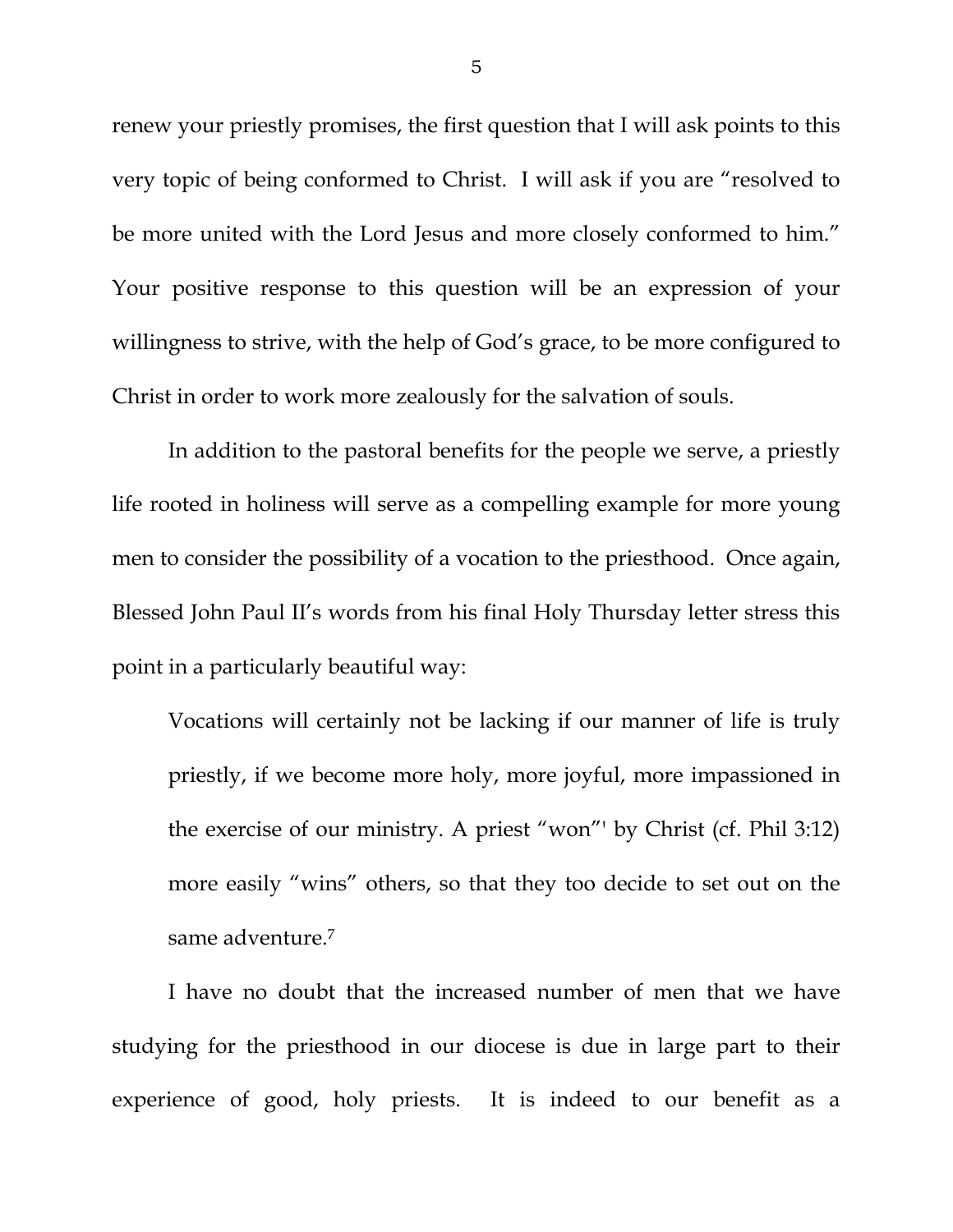presbyterate to continue to set this good example so that more young men may likewise be inspired to follow Christ in this beautiful life of the priesthood.

 After questioning the priests, I will turn to you, my dear brothers and sisters in Christ, inviting you to pray for your priests "so that they may lead you to Him, who is the source of salvation." I cannot overstate the importance of this request that you constantly pray for all of us in the ministry of working for your salvation. We, as priests, are human beings who are far from perfect and who are in need of support and encouragement. Your love and prayers will assist us to grow in holiness, which will in turn benefit you and your parishes as you are led by shepherds after the heart of Christ Himself.

 As we prepare to continue our celebration this evening, let us give thanks to God for the gift of the priesthood given by Christ to His Church as the means by which we are drawn deeper into the life of Christ. We pray in thanksgiving for the faithful priestly examples of Blessed Pope John XXIII and Blessed Pope John Paul II, who are set to be raised to the order of saints. In a particular way, we give thanks and pray for the priests here in the Diocese of Springfield in Illinois, whether diocesan or religious. We